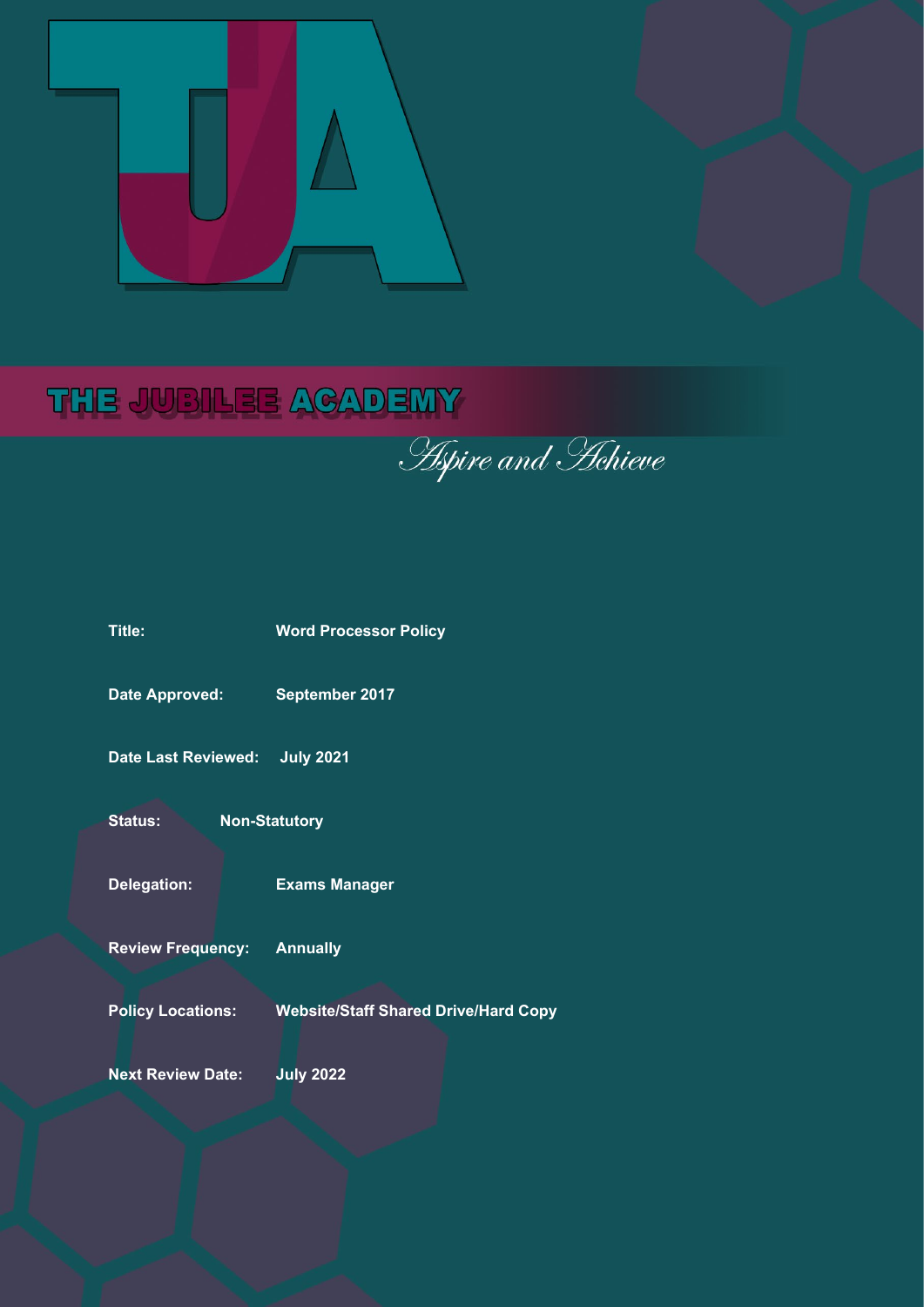**THE JUBILEE ACADEMY** 

Aspire and Achieve

This policy is reviewed and updated annually on the publication of updated JCQ regulations and guidance on access arrangements and instructions for conducting exams.

References in this policy to AA and ICE relate to/are directly taken from the [Access](http://www.jcq.org.uk/exams-office/access-arrangements-and-special-consideration/regulations-and-guidance)  [Arrangements and Reasonable Adjustments 2020-2021](http://www.jcq.org.uk/exams-office/access-arrangements-and-special-consideration/regulations-and-guidance) and [Instructions for Conducting](http://www.jcq.org.uk/exams-office/ice---instructions-for-conducting-examinations)  [Examinations 2020-2021](http://www.jcq.org.uk/exams-office/ice---instructions-for-conducting-examinations) publications.

## **Introduction**

The use of a word processor in exams and assessments is an available access arrangement.

#### (AA 4.2.1)

The purpose of an access arrangement is to ensure, where possible, that barriers to assessment are removed for a disabled candidate preventing him/her from being placed at a substantial disadvantage as a consequence of persistent and significant difficulties.

The integrity of the assessment is maintained, whilst at the same time providing access to assessments for a disabled candidate.

#### (AA 4.2.2)

Although access arrangements are intended to allow access to assessments, they cannot be granted where they will compromise the assessment objectives of the specification in question.

#### (AA 4.2.3)

Candidates may not require the same access arrangements in each specification. Subjects and their methods of assessments may vary, leading to different demands of the candidate. SENCos must consider the need for access arrangements on a subject-by-subject basis.

## (AA 4.2.1)

The SENCo must ensure that the proposed access arrangement does not disadvantage or advantage a candidate.

## (AA 4.2.7)

The candidate must have had appropriate opportunities to practise using the access arrangement(s) before their first examination.

## **Purpose of the policy**

This policy details how The Jubilee Academy complies with AA (chapter 4) Adjustments for candidates with disabilities and learning difficulties, (section 5.8) Word processor and ICE (sections 14.20-25) when awarding and allocating a candidate the use of word processor in examinations.

The term 'word processor' is used to describe for example, the use of a computer, laptop or tablet.

## **The use of a word processor**

The Jubilee Academy will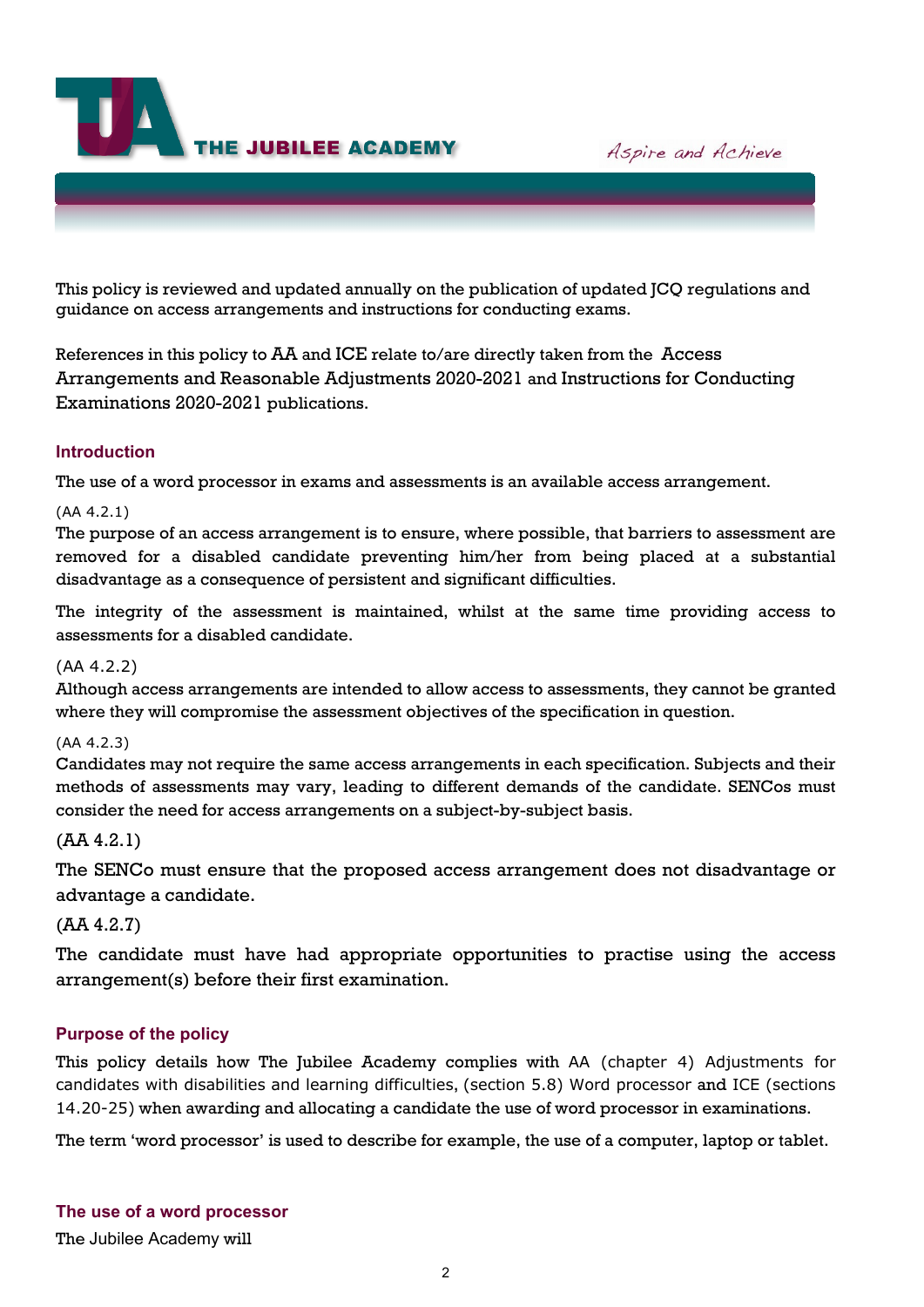- $\blacktriangleright$  allocate the use of a word processor to a candidate with the spelling and grammar check/predictive text disabled (switched off) where it is their normal way of working within the centre (AA 5.8.1)
- $\blacktriangleright$  award the use of a word processor to a candidate if it is appropriate to their needs Needs may include
	- $\circ$  a learning difficulty which has a substantial and long term adverse effect on his/her ability to write legibly
	- o a medical condition
	- o a physical disability
	- o a sensory impairment
	- o planning and organisational problems when writing by hand
	- o poor handwriting (AA 5.8.4)
- only permit the use of a word processor where the integrity of the assessment can be maintained (AA 4.2.1)
- not grant the use of a word processor where it will compromise the assessment objectives of the specification in question (AA 4.2.2)
- $\triangleright$  consider on a subject-by-subject basis if the candidate will need to use a word processor in each specification (AA 4.2.3)
- consider the needs of the candidate at the start of the candidate's course leading to a qualification based on evidence gathered that firmly establishes the candidate's needs and 'normal way of working' in the classroom, internal tests/exams, mock exams etc. and confirm arrangements in place before the candidate takes an exam or assessment (AA 4.2.4)
- provide access to word processors to candidates in non-examination assessment components as standard practice unless prohibited by the specification (AA 5.8.2)

The Jubilee Academy will not

 simply grant the use of a word processor to a candidate because they prefer to type rather than write or can work faster on a keyboard, or because they use a laptop at home (AA 5.8.4)

# **Exceptions**

The only exceptions to the above where the use of a word processor would be considered for a candidate would be

- in the event of a temporary injury or impairment, or a diagnosis of a disability or manifestation of an impairment relating to an existing disability arising after the start of the course (AA 4.2.4)
- where a subject within the curriculum is delivered electronically and the centre provides word processors to all candidates (AA 5.8.4)

## **Arrangements at the time of the assessment for the use of a word processor**

A candidate using a word processor is accommodated in a different room.

In compliance with the regulations the centre

- $\triangleright$  provides a word processor with the spelling and grammar check facility/predictive text disabled (switched off) unless an awarding body's specification says otherwise (ICE 14.20)
- (where a candidate is to be seated with the main cohort without the use of a power point) checks the battery capacity of the word processor before the candidate's exam to ensure that the battery is sufficiently charged for the entire duration of the exam (ICE 14.21)
- ensures the candidate is reminded to ensure that their centre number, candidate number and the unit/component code appear on each page as a header or footer e.g. 12345/8001 – 6391/01 (ICE 14.22)

If a candidate is using the software application Notepad or Wordpad these do not allow for the insertion of a header or footer. In such circumstances once the candidate has completed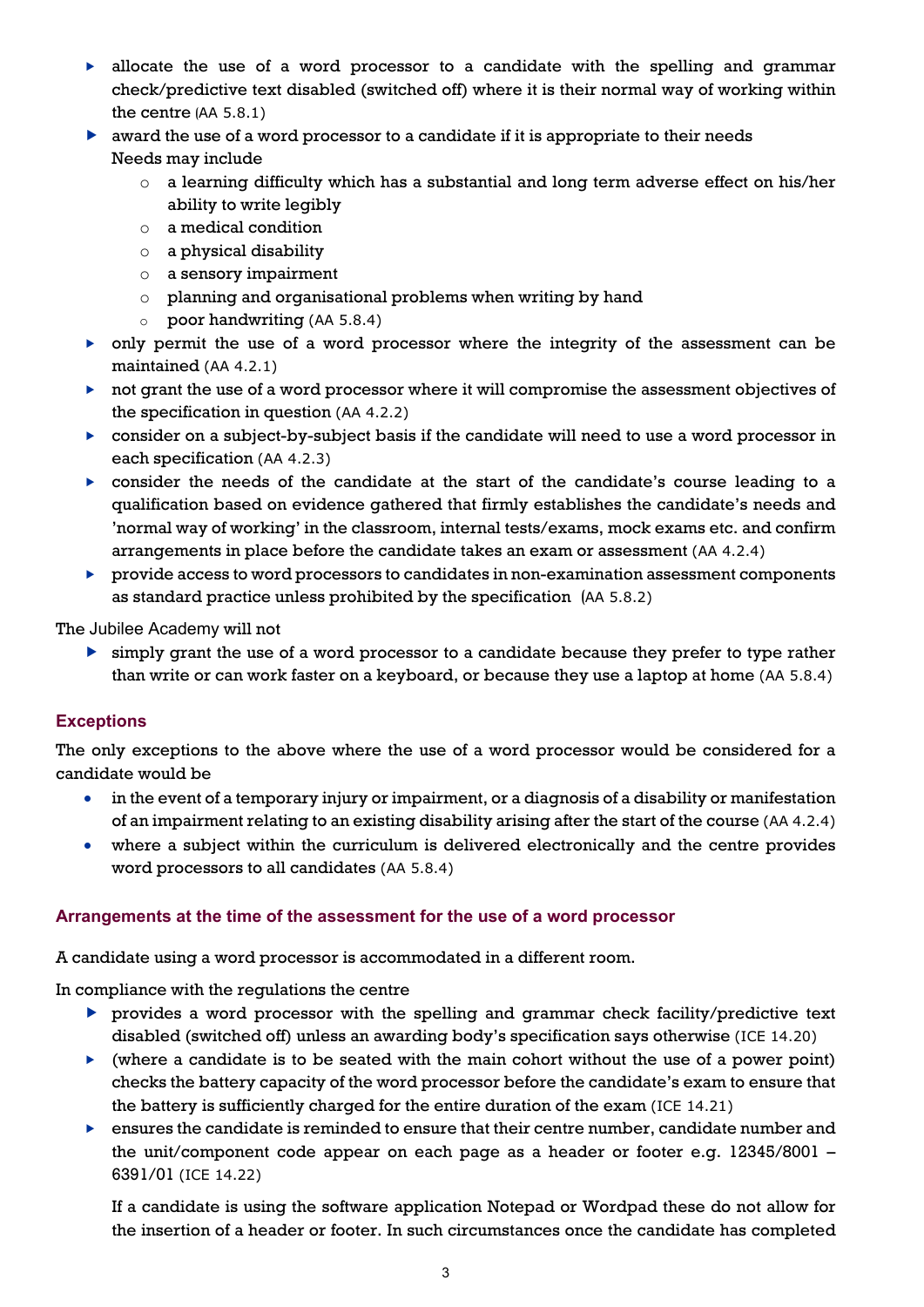the examination and printed off their typed script, they are instructed to handwrite their details as a header or footer. The candidate is supervised throughout this process to ensure that they are solely performing this task and not re-reading their answers or amending their work in any way.

- **EXECUTE:** ensures the candidate understands that each page of the typed script must be numbered, e.g. page 1 of 6 (ICE 14.23)
- $\triangleright$  ensures the candidate is reminded to save their work at regular intervals. (or where possible, an IT technician will set up 'autosave' on each laptop/tablet)
- instructs the candidate to use a minimum of  $12pt$  font and double spacing in order to make marking easier for examiners (ICE 14.24)

# (ICE 14.25)

The Jubilee Academy will ensure the word processor:

- is only used in a way that ensures a candidate's script is produced under secure conditions
- $\triangleright$  is not used to perform skills which are being assessed
- $\triangleright$  is not connected to an intranet or any other means of communication
- $\triangleright$  is in good working order at the time of the exam
- is accommodated in such a way that other candidates are not disturbed and cannot read the screen
- is used as a typewriter, not as a database, although standard formatting software is acceptable and is not connected to an intranet or any other means of communication
- $\triangleright$  is cleared of any previously stored data
- $\triangleright$  does not give the candidate access to other applications such as a calculator (where prohibited in the examination), spreadsheets etc.
- does not include graphic packages or computer aided design software unless permission has been given to use these
- **b** does not have any predictive text software or an automatic spelling and grammar check enabled unless the candidate has been permitted a scribe or is using speech recognition technology (a scribe cover sheet must be completed), or the awarding body's specification permits the use of automatic spell checking
- does not include speech recognition technology unless the candidate has permission to use a scribe or relevant software
- $\triangleright$  is not used on the candidate's behalf by a third party unless the candidate has permission to use a scribe

# **Portable storage medium**

# (ICE 14.25)

The Jubilee Academy will ensure that any portable storage medium (e.g. a memory stick) used

- is provided by the centre
- is cleared of any previously stored data

# **Printing the script after the exam is over**

## (ICE 14.25)

The Jubilee Academy will ensure

- the word processor is either connected to a printer so that a script can be printed off, or have the facility to print from a portable storage medium
- the candidate is present to verify that the work printed is his or their own
- a word processed script is attached to any answer booklet which contains some of the answers
- where an awarding body requires a cover sheet to be completed this is included with the candidate's typed script (according to the relevant awarding body's instructions)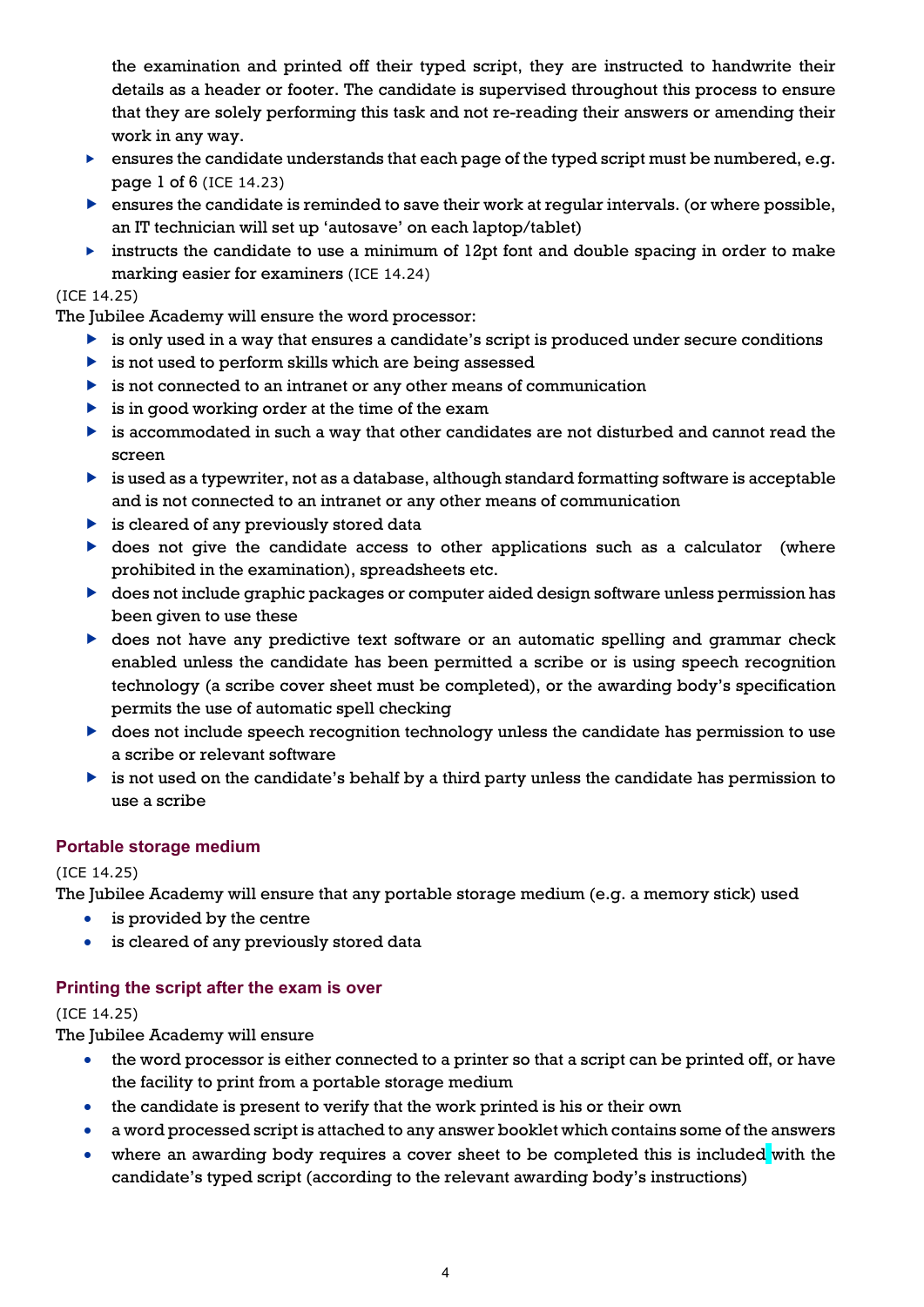## **Appendix 1**

#### **The criteria The Jubilee Academy uses to award and allocate word processors for examinations**

The 'normal way of working' for exam candidates, as directed by the head of centre, is that candidates handwrite their exams. An exception to this is where a candidate may have an approved access arrangement in place, for example the use of a scribe/speech recognition technology.

#### **The use of word processors**

There are also exceptions where a candidate may be awarded/allocated the use of a word processor in exams where the candidate has a firmly established need, it reflects the candidate's normal way of working and by not being awarded a word processor would be at a substantial disadvantage to other candidates.

Needs might include where a candidate has, for example: